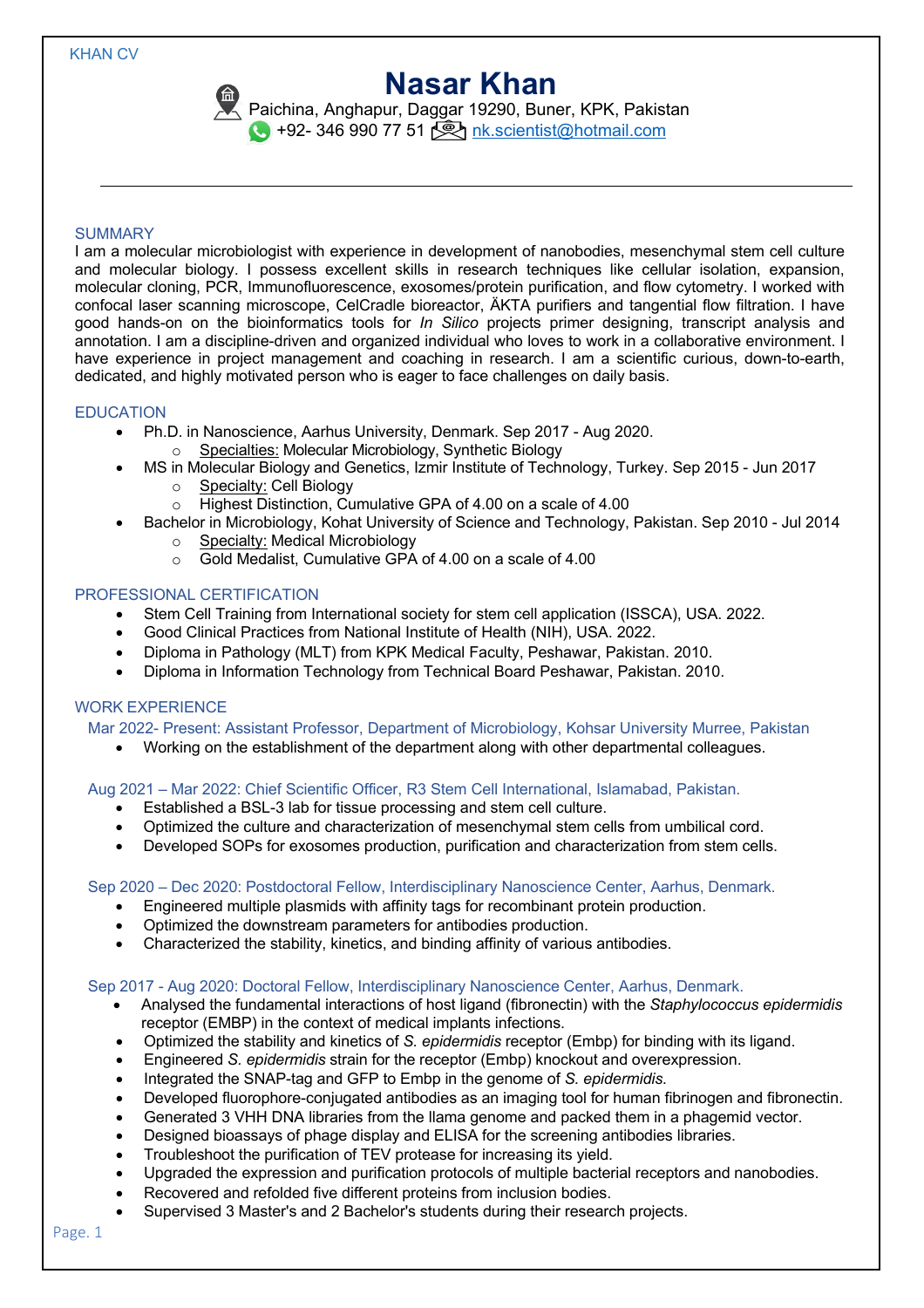# KHAN CV

Jul - Oct 2018: Visiting Research Fellow, Universitätsklinikum Eppendorf (UKE), Hamburg, Germany.

- Cloned and purified multiple variants of protein using liquid chromatography (IMAC, HIC, IEX, SEC).
- Engineered the antibodies sequences for fluorophore conjugation and purification.
- Analyzed Mass Spectrometry data of purified antibodies

Sep 2015 - Jun 17: Research Assistant, Izmir Institute of Technology (IYTE), Izmir, Turkey

- Generated multiple vectors with a variety of tags (6XHis, GST and MBP) for purification of enzymes.
- Investigated the mechanism of action of polyether antibiotics on cancer cells.
- Analysed the regulation of multiple proteins using Western blot and immunoprecipitation

Sep 2012 – Jul 2014: Project Student, Kohat University of Science and Technology, Pakistan

- Sequenced the 5`UTR of Hepatitis C Virus (HCV) for the development of genotyping assay.
- Isolated and characterized lipase producing bacteria from salt and coal mines of Pakistan.
- Analyzed the epidemiological data of HCV genotypes in Pakistan.

# PROFESSIONAL SKILLS

# Technical Skills

- Mammalian/Microbial cell culture Molecular cloning
- Protein purification Biofilm assays
- Nanobodies production  **Flow cytometry**
- PCR/ELISA Western blot
- 
- 
- 
- 
- 
- Immunofluorescence Protein-protein interaction

### Bioinformatics Skills

- Experience in basic bioinformatics like sequence analysis, genome assembly, annotation, genomic comparison, and protein profiling.
- Designed various *In Silico* projects for mutagenesis, gene knockout, and protein engineering.
- Hands-on bioinformatic tools like CLC workbench, spades, NEB Builder, Primer3Plus, ExPASy, Clustal Omega, SnapGene, UniProt/Swiss-Prot, ClustalX, and MEGA.
- Learning Python for machine learning (Beginner).

# **COMMUNICATION**

- Effective listener and speaker who can effectively convey information both orally and verbally.
	- Urdu (Native) English (Proficient)
	- Turkish (Intermediate) Arabic (Beginner)
- GRANTS AND SCHOLARSHIPS
- 
- Conference travel grant by the society of applied microbiology (SFAM), London, UK. 2019
- Doctoral fellowship by the graduate school of science in Aarhus University, Denmark. 2017-20
- SCELSE summer course in Nanyang Technological University, Singapore. 2018
- Turkish government scholarship for master's studies in Turkey. 2014-17
- Student of the university award in academics by World Red Cross, Kohat University, Pakistan. 2013
- Merit scholarship during bachelor studies by Kohat University of Science and Technology. 2010-14

# **CONFERENCES**

- **Talk:** Eurobiofilms 3<sup>rd</sup> to 7<sup>th</sup> Sep 2019 at Glasgow, Scotland
- **Poster:** FEMS congress 6<sup>th</sup> to 11<sup>th</sup> Jul 2019, Glasgow, Scotland
- **Talk:** DMS congress 12<sup>th</sup> Nov 2018, Copenhagen, Denmark
- Talk: SCELSE summer course 20<sup>th</sup> Jun 2018, Singapore
- **Poster:** The 7<sup>th</sup> Thesinge biofilm conference 2<sup>nd</sup> Oct 2018, Groningen, The Netherlands
- **Poster:** Biofilm 8 conference 27<sup>th</sup> to 29<sup>th</sup> May 2018, Aarhus, Denmark

# TEACHING EXPERIENCE

Being a research and teaching assistant in Aarhus University, Denmark. I gain teaching experience by being engaged in different academic courses at Bachelor and Master level.

- Molecular processes in the cell, Master course, Fall 2017 and 2018.
- Molecular Microbiology, Master course, Spring 2018 and 2019.
- General Biology, Bachelor course, Spring 2019.
- 2X Nano-exercises, Bachelor course, Spring 2018-20.